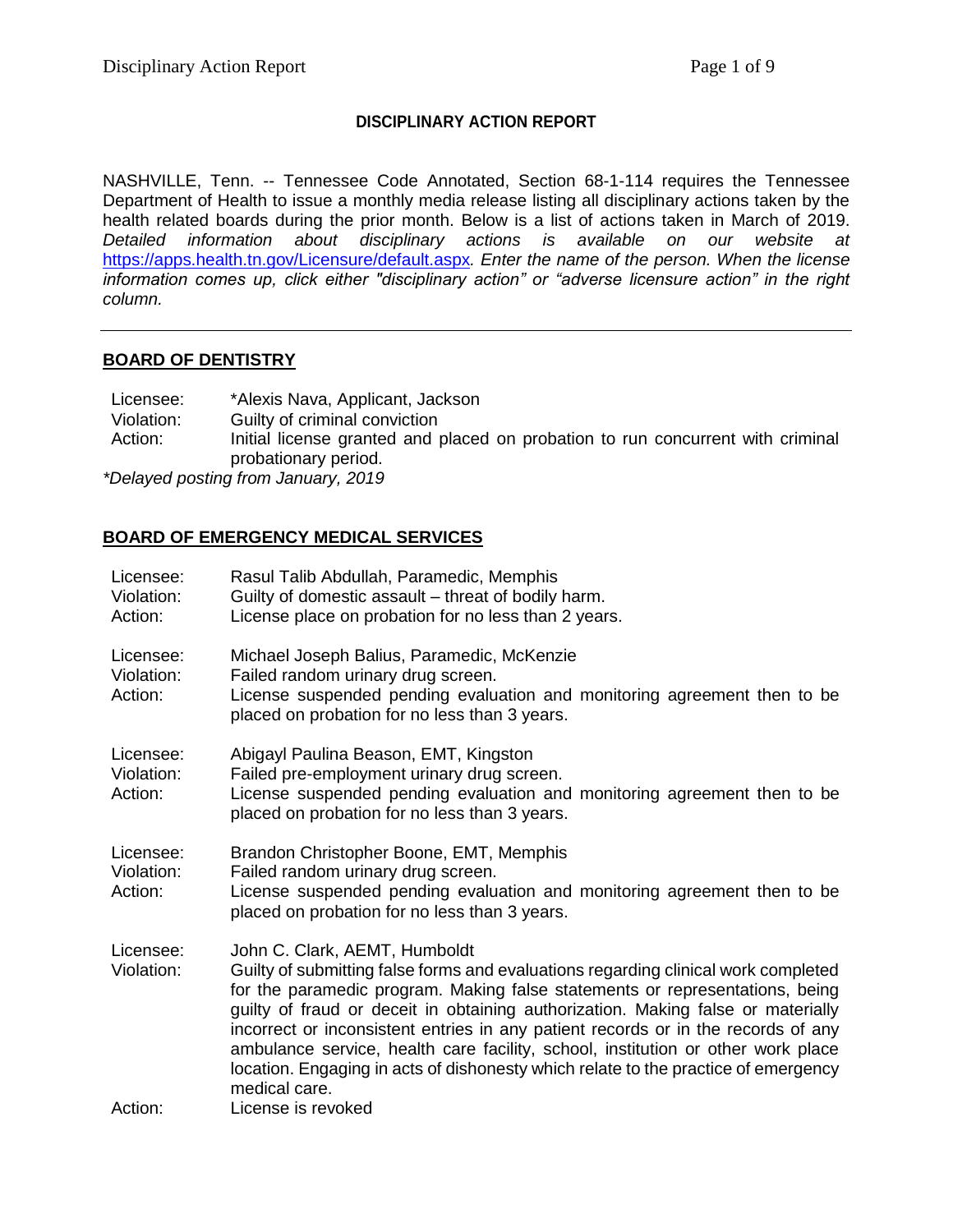#### Licensee: Randy L. Davidson, Paramedic, Crossville

- Violation: Guilty of diversion of controlled substances and falsification of Controlled Substance Administration forms. Pled guilty to 2 misdemeanor charges of theft and a felony charge of forgery and misconduct. Making false statements or representations, being guilty of fraud or deceit in obtaining authorization. Making false or materially incorrect or inconsistent entries in any patient records or in the records of any ambulance service, health care facility, school, institution or other work place location. Unauthorized use or removal of narcotics, drugs, supplies or equipment from any ambulance, health care facility, school, institution or other work place location. Engaging in acts of dishonesty which relate to the practice of emergency medical care.
- Action: License is voluntarily revoked

Licensee: Morgan R. Delaney, Paramedic, Loudon

- Violation: Guilty of allowing a law enforcement officer to perform emergency care techniques without proper permission, license, certification, training, medical direction or otherwise engage in unethical practices or conduct. Assigning a person to perform functions contrary to this part or rules and regulations of the board.
- Action: License is reprimanded; assigned additional continuing education.
- Licensee: William Randall England, EMT, Hermitage
- Violation: Guilty of being involved in a traffic accident while on duty. Failed urinary drug screen.
- Action: License suspended pending evaluation and monitoring agreement then to be placed on probation for no less than 3 years.
- Licensee: Michael Shayne Gardner, Paramedic, Springfield
- Violation: Guilty of second offense DUI and probation violation. Habitual intoxication or personal misuse of any drugs, or the use of intoxicating liquors, narcotics, controlled substance, controlled substance analogues, or other drugs or stimulants in such manner as to adversely affect the delivery, performance or activities in the care of the patients requiring medical care. Engaging in acts of dishonesty which relate to the practice of emergency medical care.
- Action: License is voluntarily surrendered
- Licensee: James Malcolm Harrold, Paramedic, Millington
- Violation: Guilty of sexual battery with Shelby County Criminal Court.
- Action: License is voluntarily surrendered
- Licensee: Mark Conrad Hodges, Paramedic, Lexington, Kentucky
- Violation: Guilty of controlled substance diversion and out of state licenses disciplined. Habitual intoxication or personal misuse of any drugs, or the use of intoxicating liquors, narcotics, controlled substance, controlled substance analogues, or other drugs or stimulants in such manner as to adversely affect the delivery, performance or activities in the care of the patients requiring medical care. Unauthorized use or removal of narcotics, drugs, supplies, or equipment from any ambulance, health care facility, school, institution, or other work place location. Engaging in acts of dishonesty which relate to the practice of emergency medical care.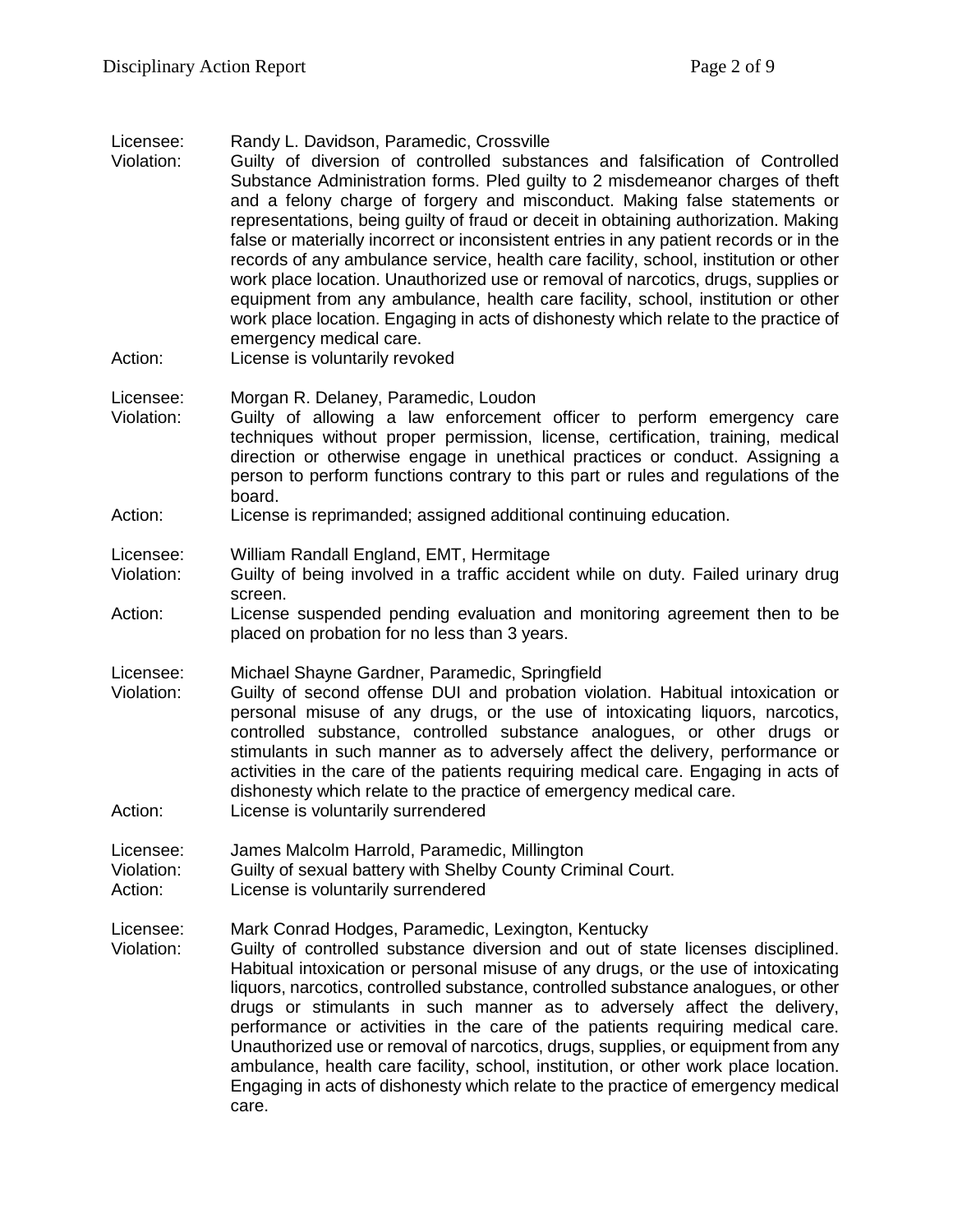| Action:                            | License is voluntarily surrendered (revoked)                                                                                                                                                                                                                                                                                                                                                                                                                                                      |
|------------------------------------|---------------------------------------------------------------------------------------------------------------------------------------------------------------------------------------------------------------------------------------------------------------------------------------------------------------------------------------------------------------------------------------------------------------------------------------------------------------------------------------------------|
| Licensee:<br>Violation:<br>Action: | Lynn Campbell Jackson, AEMT, Hampshire<br>Guilty of being involved in a traffic accident while on duty transporting a patient.<br>Failed urinary drug screen.<br>License suspended pending evaluation and monitoring agreement then to be                                                                                                                                                                                                                                                         |
|                                    | placed on probation for no less than 3 years.                                                                                                                                                                                                                                                                                                                                                                                                                                                     |
| Licensee:<br>Violation:<br>Action: | Gary Stephen Jones, Paramedic, Millington<br>Failed pre-employment urinary drug screen.<br>License suspended pending evaluation and monitoring agreement then to be<br>placed on probation for no less than 3 years.                                                                                                                                                                                                                                                                              |
| Licensee:<br>Violation:<br>Action: | Ashley Brooks Kent, EMT, Morristown<br>Failed random drug screen.<br>License suspended pending monitoring agreement and then to be placed on<br>probation for no less than 3 years.                                                                                                                                                                                                                                                                                                               |
| Licensee:<br>Violation:<br>Action: | Steven Kyle Ratledge, AEMT, Soddy Daisy<br>Pled guilty to possession of heroin and driving under the influence in criminal<br>court. Habitual intoxication or personal misuse of any drugs, or the use of<br>intoxicating liquors, narcotics, controlled substance, controlled substance<br>analogues, or other drugs or stimulants in such manner as to adversely affect the<br>delivery, performance or activities in the care of the patients requiring medical<br>care.<br>License is revoked |
|                                    |                                                                                                                                                                                                                                                                                                                                                                                                                                                                                                   |
| Licensee:<br>Violation:            | Gary L. Smith, Paramedic, Madisonville<br>Failed to take appropriate action in safeguarding the patient from incompetent<br>health care practices of emergency medical services personnel.                                                                                                                                                                                                                                                                                                        |
| Action:                            | License is reprimanded; assigned additional continuing education.                                                                                                                                                                                                                                                                                                                                                                                                                                 |

# **BOARD OF LICENSED PROFESSIONAL COUNSELORS**

| Licensee:  | Kasim W. Barnes, LPC Antioch                                                                                                                                                                                                                                                                                                                                                               |
|------------|--------------------------------------------------------------------------------------------------------------------------------------------------------------------------------------------------------------------------------------------------------------------------------------------------------------------------------------------------------------------------------------------|
| Violation: | Guilty of attempting to adopt a client under Respondent's counseling in violation<br>of professional code of ethics to avoid harm and maintain boundaries. Engaging<br>in professional misconduct, unethical or unprofessional conduct, including but not<br>limited to, willful acts, negligence and conduct likely to deceive, defraud or harm<br>the public or engaged in such conduct. |
| Action:    | License reprimanded with terms of continuing education in boundaries and ethics;<br>assessed civil penalty of \$500.00 plus costs not to exceed \$500.00                                                                                                                                                                                                                                   |
| Licensee:  | Ronald Allen Peaks, III, LPC-MHSP, Nashville                                                                                                                                                                                                                                                                                                                                               |
| Violation: | Guilty of working while under the influence. Unable to perform required crisis<br>intervention duties and failure of urine drug screen.                                                                                                                                                                                                                                                    |
| Action:    | License is suspended pending a substance abuse evaluation; assessed costs of<br>the cause not to exceed \$1,000.00                                                                                                                                                                                                                                                                         |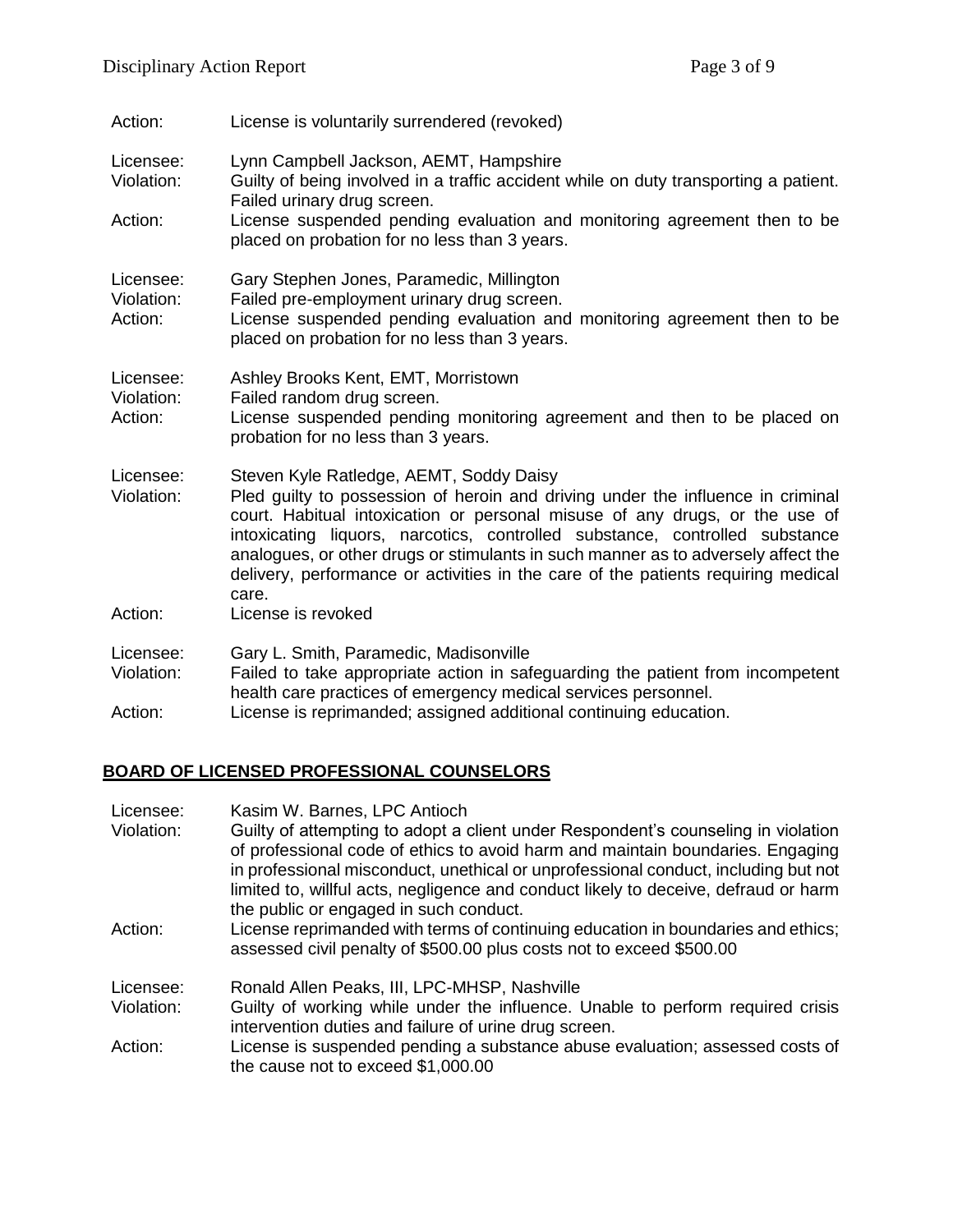Licensee: Stacie E. Putman-Yoquelet, LPC, LaVergne<br>Violation: Guilty of disclosing confidential information t

- Guilty of disclosing confidential information through public social media. Failure to protect the confidential information of prospective and current clients. Guilty of disclosing information without appropriate consent or without sound legal or ethical justification.
- Action: License is suspended (180 days), then shall be placed on probation for not less than one year; acquire practice monitoring; complete specified continuing education hours; assessed costs of the cause not to exceed \$1,000.00

### **BOARD OF MEDICAL EXAMINERS**

- Licensee: Christopher Lawrence Calendine, MD Rogersville
- Violation: Conviction of a felony, conviction of any offense under state or federal laws relative to drugs or the practice of medicine, conviction of any offense involving moral turpitude or conviction of any offense for which the person is required to register as a sexual offender or violent sexual offender pursuant to title 40, chapter 39, part 2[.] Respondent prescribed controlled substances and failed to create a medical record of prescriptions.
- Action: License voluntarily surrendered which has the same effect as revocation; assessed case costs not to exceed \$10,000.00
- Licensee: Jeffrey A. Campbell, M.D., Louisville, Kentucky
- Violation: Respondent's medical license was suspended by the Commonwealth of Kentucky for knowingly and intentionally distributing and unlawfully dispensing Schedule II, III and IV controlled substances. Disciplinary action against a person licensed to practice medicine by another state or territory of the United States for any acts or omissions that would constitute grounds for discipline of a person licensed in this state.
- Action: License voluntarily surrendered; assessed costs of the cause not to exceed \$3,000.00
- Licensee: Shannon M. Finch, M.D., Bristol, Virginia
- Violation: Respondent's medical license was revoked by the Virginia Board of Medicine for engaging in sexual contact for his sexual arousal or gratification with patients and was arrested and charged with attempted forcible sodomy, a felony; and sexual battery, a Class 1 misdemeanor. Disciplinary action against a person licensed to practice medicine by another state or territory of the United States for any acts or omissions that would constitute grounds for discipline of a person licensed in this state.
- Action: License revoked; assessed costs of the cause not to exceed \$3,000.00

Licensee: Clary P. Foote, MD, Harriman

- Violation: Guilty of violation of Board Order of November 16, 2016. Respondent has not complied with the requirements of the practice monitoring in regard to notifying monitor and submitting CSMD documentation.
- Action: License probation extended for one year; assessed costs of the cause not to exceed \$2,000.00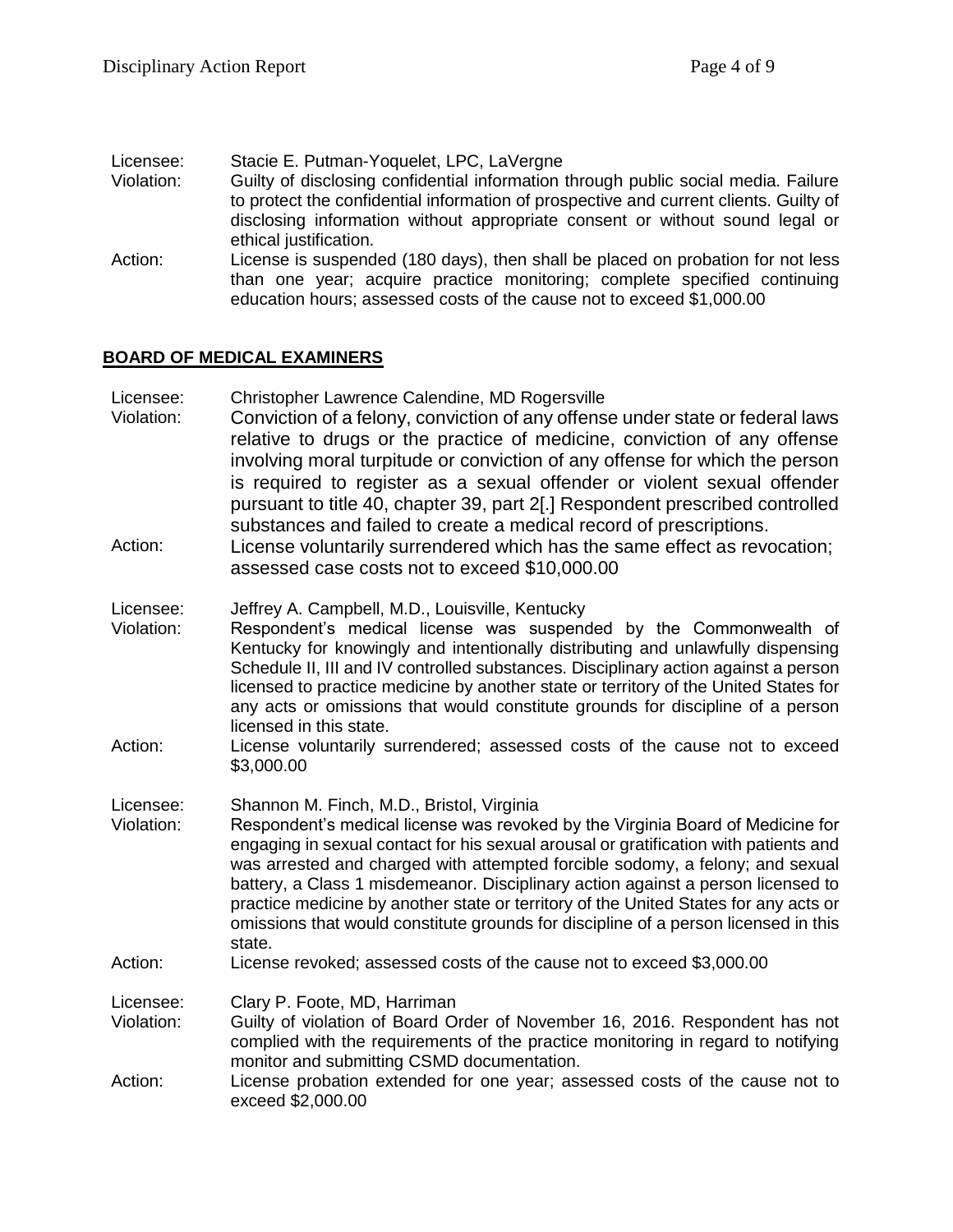| Licensee:<br>Violation:<br>Action: | Ben High, MD, Columbia<br>Guilty of supervising licensee with a lapsed license<br>License reprimanded; assessed civil penalty of \$4,000.00 plus costs of the cause<br>not to exceed \$2,000.00                                                                                                                                                                                                                                                                                                                                                                                                                                                                                                                                                                                                                                                                                                                                                                                |
|------------------------------------|--------------------------------------------------------------------------------------------------------------------------------------------------------------------------------------------------------------------------------------------------------------------------------------------------------------------------------------------------------------------------------------------------------------------------------------------------------------------------------------------------------------------------------------------------------------------------------------------------------------------------------------------------------------------------------------------------------------------------------------------------------------------------------------------------------------------------------------------------------------------------------------------------------------------------------------------------------------------------------|
| Licensee:<br>Violation:<br>Action: | Louis Cass Huesmann, II, M.D., Franklin<br>Guilty of unlawful distribution or dispensing of a controlled substance.<br>License reprimanded and permanently retired; DEA license voluntarily and<br>permanently retired; Assessed costs not to exceed \$4,500.00                                                                                                                                                                                                                                                                                                                                                                                                                                                                                                                                                                                                                                                                                                                |
| Licensee:<br>Violation:            | Denny M. Schoch, M.D., Chattanooga<br>Guilty of "repeated acts and/or omissions constituting negligence in the care and<br>treatment: of five patients. Disciplinary action against a person licensed to<br>practice medicine by another state or territory of the United States for any acts or<br>omissions that would constitute grounds for discipline of a person licensed in this<br>state.                                                                                                                                                                                                                                                                                                                                                                                                                                                                                                                                                                              |
| Action:                            | License placed on probation for no less than 2 years and until Respondent's<br>California probation has been lifted; assessed civil penalty of \$500.00 plus costs<br>of the cause not to exceed \$2,000.00                                                                                                                                                                                                                                                                                                                                                                                                                                                                                                                                                                                                                                                                                                                                                                    |
| Licensee:<br>Violation:            | Brian Waggoner, MD, Cookeville<br>Respondent engaged in unprofessional, dishonorable, or unethical conduct;<br>Respondent was guilty of gross health car liability or a pattern of continued or<br>repeated health care liability, ignorance, negligence or incompetence;<br>Respondent was guilty of dispensing, prescribing or other distributing a controlled<br>substance or other drug not in the course of professional practice, or not in good<br>faith to relieve pain and suffering, or not to cure an ailment, physical infirmity or<br>disease, or in amounts and/or for durations not medically necessary, advisable or<br>justified for a diagnosed condition; Respondent was guilty of dispensing,<br>prescribing or otherwise distributing to any person a controlled substance or other<br>drug if such a person was addicted to using controlled substances without making<br>a bona fide effort to cure the habit of such patient; Respondent was guilty of |
| Action:                            | prescribing a drug in violation of Rule 0880-02-.14(7)(a).<br>License placed on probation for not less than 3 years; prohibited from prescribing<br>controlled substances until a preapproved practice monitoring agreement is<br>obtained; shall maintain practice monitoring for a period of at least 2 years and                                                                                                                                                                                                                                                                                                                                                                                                                                                                                                                                                                                                                                                            |

# **BOARD OF MEDICAL EXAMINERS X-RAY OPERATORS**

Licensee: Ashley Baker, ADMX, Columbia<br>Violation: Guilty of practicing as a medical Violation: Guilty of practicing as a medical x-ray operator on an expired certificate. Action: License reprimanded; assessed civil penalty of \$1,900.00 plus costs of the cause not to exceed \$2,000.00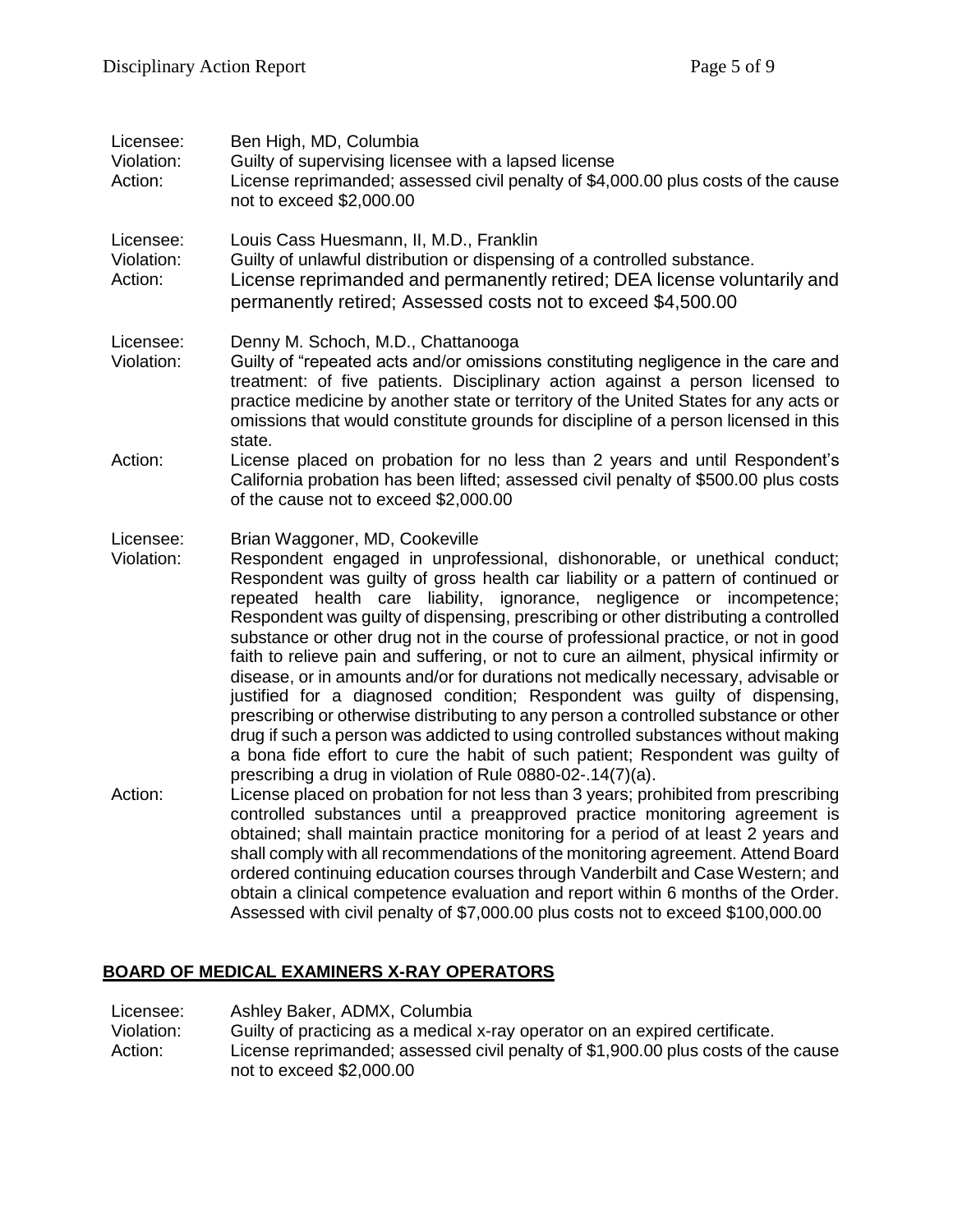| Licensee:<br>Violation:<br>Action: | Stephanie Sulfridge, ADMX, Sevierville<br>Guilty of practicing as a medical x-ray operator on an expired certificate.<br>License reprimanded; assessed civil penalty of \$2,000.00 plus costs of the cause<br>not to exceed \$2,000.00 |
|------------------------------------|----------------------------------------------------------------------------------------------------------------------------------------------------------------------------------------------------------------------------------------|
| Licensee:<br>Violation:<br>Action: | Staci White, ADMX, Harrison<br>Guilty of practicing as a medical x-ray operator on an expired certificate.<br>License reprimanded; assessed civil penalty of \$2,100.00 plus costs of the cause<br>not to exceed \$2,000.00            |
| Licensee:<br>Violation:<br>Action: | Joe Woody, ADMX, Collierville<br>Guilty of practicing as a medical x-ray operator on an expired certificate.<br>License reprimanded; assessed civil penalty of \$600.00 plus costs of the cause<br>not to exceed \$2,000.00            |

### **BOARD OF OSTEOPATHIC EXAMINATION**

- Licensee: Susy L. Vergot, DO, Chattanooga
- Violation: Guilty of unprofessional, dishonorable or unethical conduct including health care liability; obtaining personal compensation or financial gain for an employer by the use of a fraudulent diagnosis; therapy or treatment; dispensing, prescribing or otherwise distributing any controlled substance not in the course of professional practice; writing prescriptions for beneficiaries who resided in states where she did not have a license to practice medicine and failing to maintain medical records regarding all beneficiaries of controlled substance prescriptions.
- Action: License placed on probation; complete the Professional/Problem Based Ethics Program provided by Center for Personalized Education for Physicians; obtain practice monitoring for a period of 1 year (4 quarterly reports); assessed costs not to exceed \$3,000.00

### **BOARD OF PHARMACY**

Licensee: Gregory Goodine, RT, Cleveland

Violation: Respondent allegedly diverted alprazolam from Walgreens without permission or authorization from a prescriber to remove the tablets. Respondent violated the following laws: It is unlawful for any person, firm or corporation to possess, sell, barter or give away any drug known as legend drugs, as defined in Sec. 53-10- 101, except upon the written prescription of a duly licensed physician, certified physician's assistant, nurse authorized pursuant to Sec. 63-6-204 or Sec. 63-9- 113, who is rendering service under the supervision, control and responsibility of a licensed physician, and who meets the requirements pursuant to Sec. 63-7-123, a dentist, an optometrist authorized pursuant to Sec. 63-8-102(12), or a veterinarian, and compounded or dispensed by a duly registered pharmacist. It is unlawful for any person, firm or corporation to obtain or attempt to obtain a legend drug, or to procure to attempt to procure the administration of a legend drug, by fraud, deceit, misrepresentation, subterfuge, forgery, alteration of a prescription, by the concealment of a material fact, or by the use of a false name or address. It is unlawful for any person to have in such person's possession, any drug herein defined or enumerated, without the same having been prescribed by a duly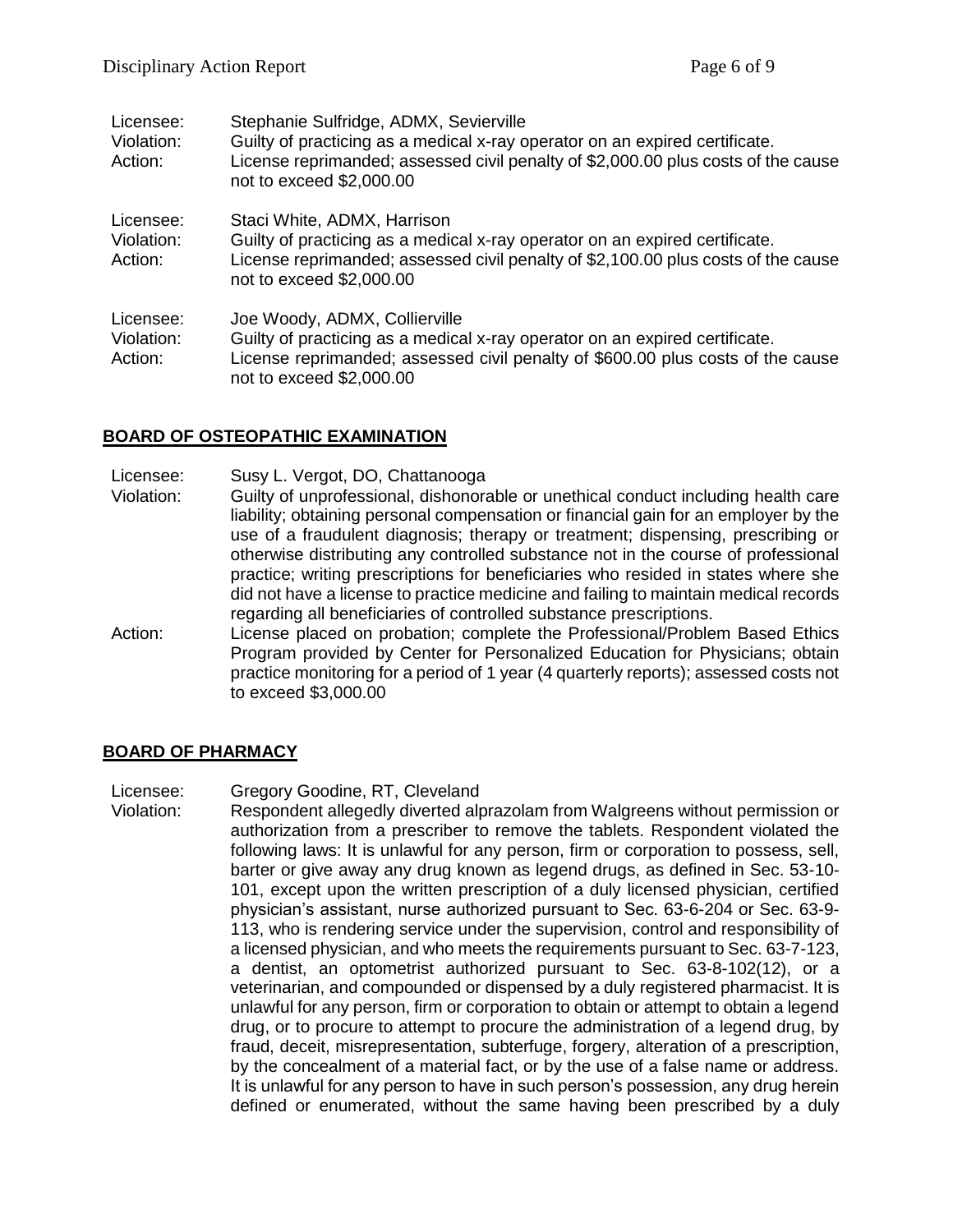licensed physician, certified physician assistant, dentist, optometrist authorized pursuant to Sec. 63-8-102(12), or veterinarian, and having been dispensed by a pharmacy duly licensed and registered in this state, unless such person was a resident of another state and had the prescription therefore filled by a duly licensed and registered pharmacists of such other state. It is unlawful for any person knowingly or intentionally to: Acquire or obtain, or attempt to acquire or attempt to obtain, possession of a controlled substance by misrepresentation, fraud, forgery, deception or subterfuge. Engaging in conduct prohibited or made unlawful by any of the provisions of parts 2-5 of this chapter or any other laws of the state or of the United States relating to drugs or to the practice of pharmacy. Been guilty of dishonorable, immoral, unethical or unprofessional conduct.

- Action: License voluntarily surrendered (revoked)
- Licensee: Kristen Caroline Grigsby, D.PH, Morristown
- Violation: While on site at McFarland Apothecary, Board of Pharmacy investigators discovered a non-pharmacist possessed a key which allowed access to McFarland Apothecary's pharmacy department. Respondent served as PIC of McFarland Apothecary. Respondent claims to have performed an investigation regarding key access (when she was named PIC) and was not alerted as to who possessed keys. Respondent violated the following laws: Keys or other access devices to the physical barriers shall be subject to the following standards: Only pharmacists practicing at the pharmacy and pharmacists authorized by the pharmacist in charge shall be in possession of any keys or other access devices. Action: License reprimanded; assessed civil penalty of \$1,000.00

#### Licensee: Brittany Nicole Kirby, D.PH, Corryton

Violation: While on site at McFarland Pharmacy, Board of Pharmacy investigators discovered a non-pharmacist possessed a key which allowed access to McFarland Pharmacy's pharmacy department. Respondent served as PIC of McFarland Pharmacy. Respondent claims to have performed an investigation regarding key access (when she was named PIC) and was not alerted as to who possessed keys. Respondent violated the following laws: Keys or other access devices to the physical barriers shall be subject to the following standards: Only pharmacists practicing at the pharmacy and pharmacists authorized by the pharmacist in charge shall be in possession of any keys or other access devices. Action: License reprimanded; assessed civil penalty of \$1,000.00

#### Licensee: McFarland Apothecary, Morristown

Violation: Pharmacy owner, a non-pharmacist possessed a key that enabled him to access the pharmacy department of McFarland Apothecary which caused McFarland Apothecary to be in violation of the following law: Keys or other access devices to the physical barriers shall be subject to the following standards: Only pharmacists practicing at the pharmacy and pharmacists authorized by the pharmacist in charge shall be in possession of any keys or other access devices. Action: License reprimanded; assessed case costs not to exceed \$1,000.00

#### Licensee: McFarland Pharmacy, Morristown

Violation: Pharmacy owner, a non-pharmacist possessed a key that enabled him to access the pharmacy department of the McFarland Pharmacy which caused McFarland Pharmacy to be in violation of the following law: Keys or other access devices to the physical barriers shall be subject to the following standards: Only pharmacists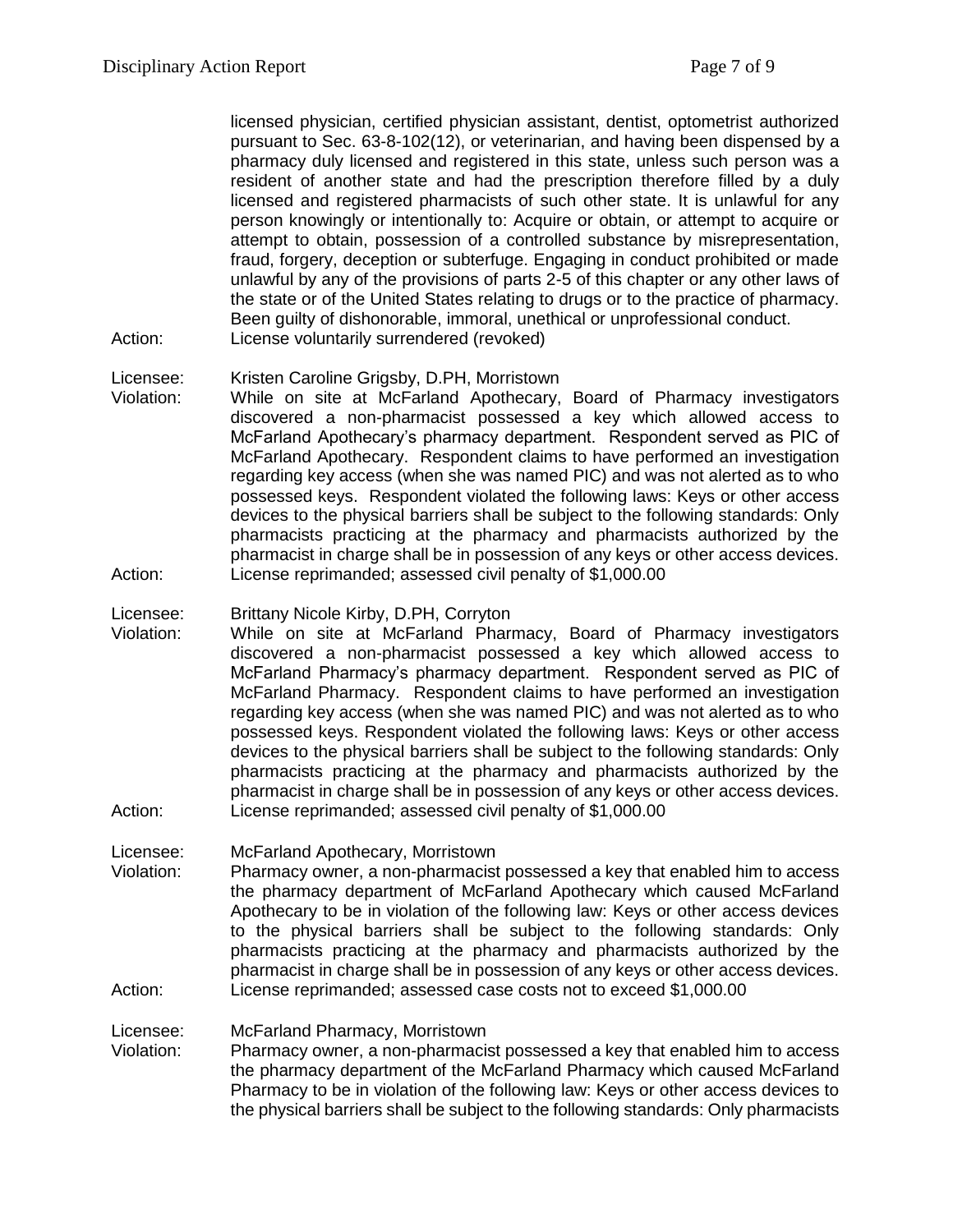| Action:    | practicing at the pharmacy and pharmacists authorized by the pharmacist in<br>charge shall be in possession of any keys or other access devices.<br>License reprimanded; assessed case costs not to exceed \$1,000.00 |
|------------|-----------------------------------------------------------------------------------------------------------------------------------------------------------------------------------------------------------------------|
| Licensee:  | Dionne Mitchell, RT, Nashville                                                                                                                                                                                        |
| Violation: | Guilty of alleged diversion of a controlled substance. Been guilty of dishonorable,                                                                                                                                   |
|            | immoral, unethical or unprofessional conduct.                                                                                                                                                                         |
| Action:    | License voluntarily surrendered (revoked)                                                                                                                                                                             |

# **POLYSOMNOGRAPHY PROFESSIONAL STANDARDS COMMITTEE**

| Licensee:  | Karleigh Brianne Burnes, PSGP, Memphis                                                                      |
|------------|-------------------------------------------------------------------------------------------------------------|
| Violation: | Guilty of practicing as a polysomnographic Technologist on an expired license.                              |
| Action:    | License reprimanded; assessed civil penalty of \$1,320.00 plus costs of the cause<br>not to exceed \$800.00 |

# **ABUSE REGISTRY**

| Name:       | Karen Blessing                     |
|-------------|------------------------------------|
| Abuse:      | Exploitation                       |
| Profession: | <b>Not Provided</b>                |
| Name:       | Silvia Bourn                       |
| Abuse:      | Misappropriation                   |
| Profession: | Caregiver                          |
| Name:       | Gloria Cox                         |
| Abuse:      | Misappropriation                   |
| Profession: | Caregiver                          |
| Name:       | <b>Bobby Charles Gosnell</b>       |
| Abuse:      | Physical, Neglect                  |
| Profession: | <b>Direct Support Professional</b> |
| Name:       | Irmon Jones                        |
| Abuse:      | Exploitation                       |
| Profession: | Caregiver                          |
| Name:       | Hannah Martin                      |
| Abuse:      | Misappropriation                   |
| Profession: | Caregiver                          |
| Name:       | Daneshia Miles                     |
| Abuse:      | Exploitation                       |
| Profession: | Caregiver                          |
| Name:       | Theresa D. Owens                   |
| Abuse:      | Physical                           |
| Profession: | Psychiatric Tech and CNA (Revoked) |